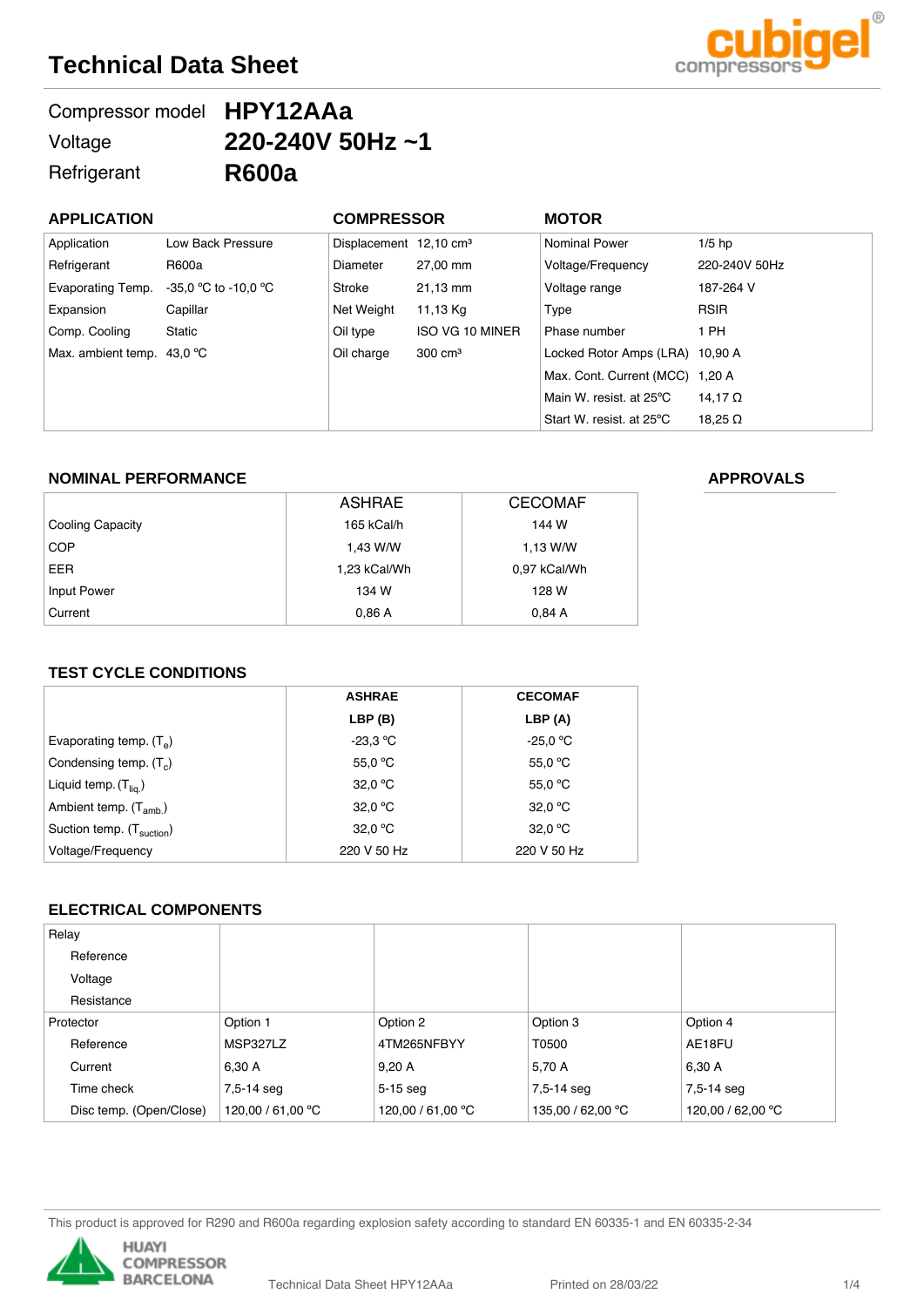# **Technical Data Sheet**



|    |         | <b>ASHRAE</b> |             |         |            |            |    |         | <b>CECOMAF</b> |             |         |      |      |
|----|---------|---------------|-------------|---------|------------|------------|----|---------|----------------|-------------|---------|------|------|
| Tc | Te      | Cooling       | Consumption | Current | <b>COP</b> | <b>EER</b> | Tc | Te      | Cooling        | Consumption | Current | COP  | EEF  |
| ۰c | ۰c      | Capacity      | W           | А       | W/W        | kCal/Wh    | °C | °C      | Capacity       | W           | Α       | W/W  | kCa  |
|    |         | kCal/h        |             |         |            |            |    |         | w              |             |         |      |      |
| 40 | $-35$   | 100           | 95          | 0,74    | 1,22       | 1,05       | 40 | $-35$   | 109            | 95          | 0,74    | 1,15 | 0,99 |
| 40 | $-30$   | 134           | 109         | 0,78    | 1,43       | 1,23       | 40 | $-30$   | 148            | 109         | 0,78    | 1,36 | 1,18 |
| 40 | $-25$   | 175           | 124         | 0,83    | 1,65       | 1,42       | 40 | $-25$   | 195            | 124         | 0,83    | 1,58 | 1,36 |
| 40 | $-23,3$ | 191           | 129         | 0,84    | 1,73       | 1,48       | 40 | $-23,3$ | 213            | 129         | 0,84    | 1,65 | 1,43 |
| 40 | $-20$   | 225           | 140         | 0,88    | 1,88       | 1,62       | 40 | $-20$   | 250            | 140         | 0,88    | 1,79 | 1,55 |
| 40 | $-15$   | 284           | 156         | 0,94    | 2,11       | 1,81       | 40 | $-15$   | 312            | 156         | 0,94    | 2,00 | 1,73 |
| 40 | $-10$   | 350           | 174         | 1,01    | 2,34       | 2,01       | 40 | $-10$   | 383            | 174         | 1,01    | 2,20 | 1,90 |
| 45 | $-35$   | 94            | 94          | 0,74    | 1,16       | 1,00       | 45 | $-35$   | 99             | 94          | 0,74    | 1,05 | 0,91 |
| 45 | $-30$   | 126           | 109         | 0,78    | 1,35       | 1,16       | 45 | $-30$   | 135            | 109         | 0,78    | 1,23 | 1,07 |
| 45 | $-25$   | 167           | 125         | 0,83    | 1,55       | 1,34       | 45 | $-25$   | 178            | 125         | 0,83    | 1,42 | 1,23 |
| 45 | $-23,3$ | 183           | 131         | 0,85    | 1,63       | 1,40       | 45 | $-23,3$ | 195            | 131         | 0,85    | 1,49 | 1,29 |
| 45 | $-20$   | 216           | 142         | 0,89    | 1,77       | 1,52       | 45 | $-20$   | 229            | 142         | 0,89    | 1,62 | 1,40 |
| 45 | $-15$   | 273           | 160         | 0,95    | 1,99       | 1,71       | 45 | $-15$   | 288            | 160         | 0,95    | 1,81 | 1,56 |
| 45 | $-10$   | 338           | 178         | 1,03    | 2,20       | 1,90       | 45 | $-10$   | 355            | 178         | 1,03    | 1,99 | 1,72 |
| 50 | $-35$   | 88            | 94          | 0,74    | 1,09       | 0,94       | 50 | -35     | 89             | 94          | 0,74    | 0,95 | 0,82 |
| 50 | $-30$   | 119           | 110         | 0,78    | 1,27       | 1,09       | 50 | $-30$   | 121            | 110         | 0,78    | 1,10 | 0,95 |
| 50 | $-25$   | 159           | 126         | 0,83    | 1,46       | 1,25       | 50 | $-25$   | 161            | 126         | 0,83    | 1,27 | 1,10 |
| 50 | $-23,3$ | 174           | 132         | 0,85    | 1,53       | 1,31       | 50 | $-23,3$ | 176            | 132         | 0,85    | 1,33 | 1,15 |
| 50 | $-20$   | 206           | 144         | 0,90    | 1,66       | 1,43       | 50 | $-20$   | 209            | 144         | 0,90    | 1,45 | 1,25 |
| 50 | $-15$   | 262           | 163         | 0,97    | 1,87       | 1,61       | 50 | -15     | 264            | 163         | 0,97    | 1,62 | 1,40 |
| 50 | $-10$   | 326           | 183         | 1,05    | 2,08       | 1,78       | 50 | $-10$   | 328            | 183         | 1,05    | 1,79 | 1,55 |
|    |         |               |             |         |            |            |    |         |                |             |         |      |      |
| 55 | $-35$   | 82            | 93          | 0,74    | 1,03       | 0,88       | 55 | $-35$   | 79             | 93          | 0,74    | 0,85 | 0,73 |
| 55 | $-30$   | 112           | 110         | 0,78    | 1,19       | 1,02       | 55 | $-30$   | 107            | 110         | 0,78    | 0,98 | 0,84 |
| 55 | $-25$   | 150           | 128         | 0,84    | 1,37       | 1,18       | 55 | -25     | 144            | 128         | 0,84    | 1,13 | 0,97 |
| 55 | $-23,3$ | 165           | 134         | 0,86    | 1,43       | 1,23       | 55 | $-23,3$ | 158            | 134         | 0,86    | 1,18 | 1,02 |
| 55 | $-20$   | 197           | 147         | 0,90    | 1,56       | 1,34       | 55 | $-20$   | 188            | 147         | 0,90    | 1,28 | 1,11 |
| 55 | $-15$   | 251           | 166         | 0,98    | 1,76       | 1,51       | 55 | $-15$   | 240            | 166         | 0,98    | 1,45 | 1,25 |
| 55 | $-10$   | 314           | 187         | 1,07    | 1,95       | 1,68       | 55 | $-10$   | 301            | 187         | 1,07    | 1,61 | 1,39 |
| 60 | $-35$   | 76            | 92          | 0,74    | 0,96       | 0,82       | 60 | $-35$   | 68             | 92          | 0,74    | 0,74 | 0,64 |
| 60 | $-30$   | 105           | 110         | 0,79    | 1,11       | 0,95       | 60 | $-30$   | 94             | 110         | 0,79    | 0,85 | 0,73 |
| 60 | $-25$   | 142           | 129         | 0,84    | 1,28       | 1,10       | 60 | $-25$   | 127            | 129         | 0,84    | 0,98 | 0,85 |
| 60 | $-23.3$ | 156           | 136         | 0,87    | 1,34       | 1,15       | 60 | $-23,3$ | 140            | 136         | 0,87    | 1,03 | 0,89 |
| 60 | $-20$   | 187           | 149         | 0,91    | 1,46       | 1,26       | 60 | $-20$   | 168            | 149         | 0,91    | 1,13 | 0,97 |
| 60 | $-15$   | 240           | 170         | 0,99    | 1,65       | 1,42       | 60 | $-15$   | 217            | 170         | 0,99    | 1,28 | 1,10 |
| 60 | $-10$   | 302           | 191         | 1,09    | 1,84       | 1,58       | 60 | $-10$   | 273            | 191         | 1,09    | 1,43 | 1,23 |

|    |         | <b>CECOMAF</b> |             |         |      |         |
|----|---------|----------------|-------------|---------|------|---------|
| Тc | Te      | Cooling        | Consumption | Current | COP  | EER     |
| ۰c | ۰c      | Capacity       | W           | Α       | W/W  | kCal/Wh |
|    |         | W              |             |         |      |         |
| 40 | $-35$   | 109            | 95          | 0,74    | 1,15 | 0,99    |
| 40 | $-30$   | 148            | 109         | 0,78    | 1,36 | 1,18    |
| 40 | $-25$   | 195            | 124         | 0,83    | 1,58 | 1,36    |
| 40 | $-23,3$ | 213            | 129         | 0,84    | 1,65 | 1,43    |
| 40 | $-20$   | 250            | 140         | 0,88    | 1,79 | 1,55    |
| 40 | $-15$   | 312            | 156         | 0,94    | 2,00 | 1,73    |
| 40 | $-10$   | 383            | 174         | 1,01    | 2,20 | 1,90    |
| 45 | $-35$   | 99             | 94          | 0,74    | 1,05 | 0,91    |
| 45 | $-30$   | 135            | 109         | 0,78    | 1,23 | 1,07    |
| 45 | $-25$   | 178            | 125         | 0,83    | 1,42 | 1,23    |
| 45 | $-23,3$ | 195            | 131         | 0,85    | 1,49 | 1,29    |
| 45 | $-20$   | 229            | 142         | 0,89    | 1,62 | 1,40    |
| 45 | $-15$   | 288            | 160         | 0,95    | 1,81 | 1,56    |
| 45 | $-10$   | 355            | 178         | 1,03    | 1,99 | 1,72    |
| 50 | $-35$   | 89             | 94          | 0,74    | 0,95 | 0,82    |
| 50 | $-30$   | 121            | 110         | 0,78    | 1,10 | 0,95    |
| 50 | $-25$   | 161            | 126         | 0,83    | 1,27 | 1,10    |
| 50 | $-23,3$ | 176            | 132         | 0,85    | 1,33 | 1,15    |
| 50 | $-20$   | 209            | 144         | 0,90    | 1,45 | 1,25    |
| 50 | $-15$   | 264            | 163         | 0,97    | 1,62 | 1,40    |
| 50 | $-10$   | 328            | 183         | 1,05    | 1,79 | 1,55    |
| 55 | $-35$   | 79             | 93          | 0,74    | 0,85 | 0,73    |
| 55 | $-30$   | 107            | 110         | 0,78    | 0,98 | 0,84    |
| 55 | $-25$   | 144            | 128         | 0,84    | 1,13 | 0,97    |
| 55 | $-23,3$ | 158            | 134         | 0,86    | 1,18 | 1,02    |
| 55 | $-20$   | 188            | 147         | 0,90    | 1,28 | 1,11    |
| 55 | $-15$   | 240            | 166         | 0,98    | 1,45 | 1,25    |
| 55 | $-10$   | 301            | 187         | 1,07    | 1,61 | 1,39    |
| 60 | $-35$   | 68             | 92          | 0,74    | 0,74 | 0,64    |
| 60 | $-30$   | 94             | 110         | 0,79    | 0,85 | 0,73    |
| 60 | $-25$   | 127            | 129         | 0,84    | 0,98 | 0,85    |
| 60 | $-23,3$ | 140            | 136         | 0,87    | 1,03 | 0,89    |
| 60 | $-20$   | 168            | 149         | 0,91    | 1,13 | 0,97    |
| 60 | -15     | 217            | 170         | 0,99    | 1,28 | 1,10    |
| 60 | $-10$   | 273            | 191         | 1.09    | 143  | 123     |

#### **EN12900**

| $\cdot$ | <b>Cooling Capacity (W)</b> | Consumption (W) | Current (A)  | Mass Flow (kg/h)     |
|---------|-----------------------------|-----------------|--------------|----------------------|
|         | 810.9189674710              | 165.4696786939  | 0.9943981324 | 8.1944880536462      |
| C       | 23.0966246402               | 2.5002843797    | 0.0147310966 | 0.25650888571689     |
| 3       | -6.9297102303               | 1.2950732931    | 0.0057115683 | -0.037839949912592   |
| 4       | 0.1519368674                | 0.0199930136    | 0.0002327498 | 0.0022084603565255   |
| 5       | -0.1394503777               | 0.0408920292    | 0.0001730718 | -0.00063588096500096 |

**Equation**  $x_1 + x_2$ Te +  $x_3$ Tc +  $x_4$ Te<sup>2</sup> +  $x_5$ TeTc

**HUAYI COMPRESSOR BARCELONA**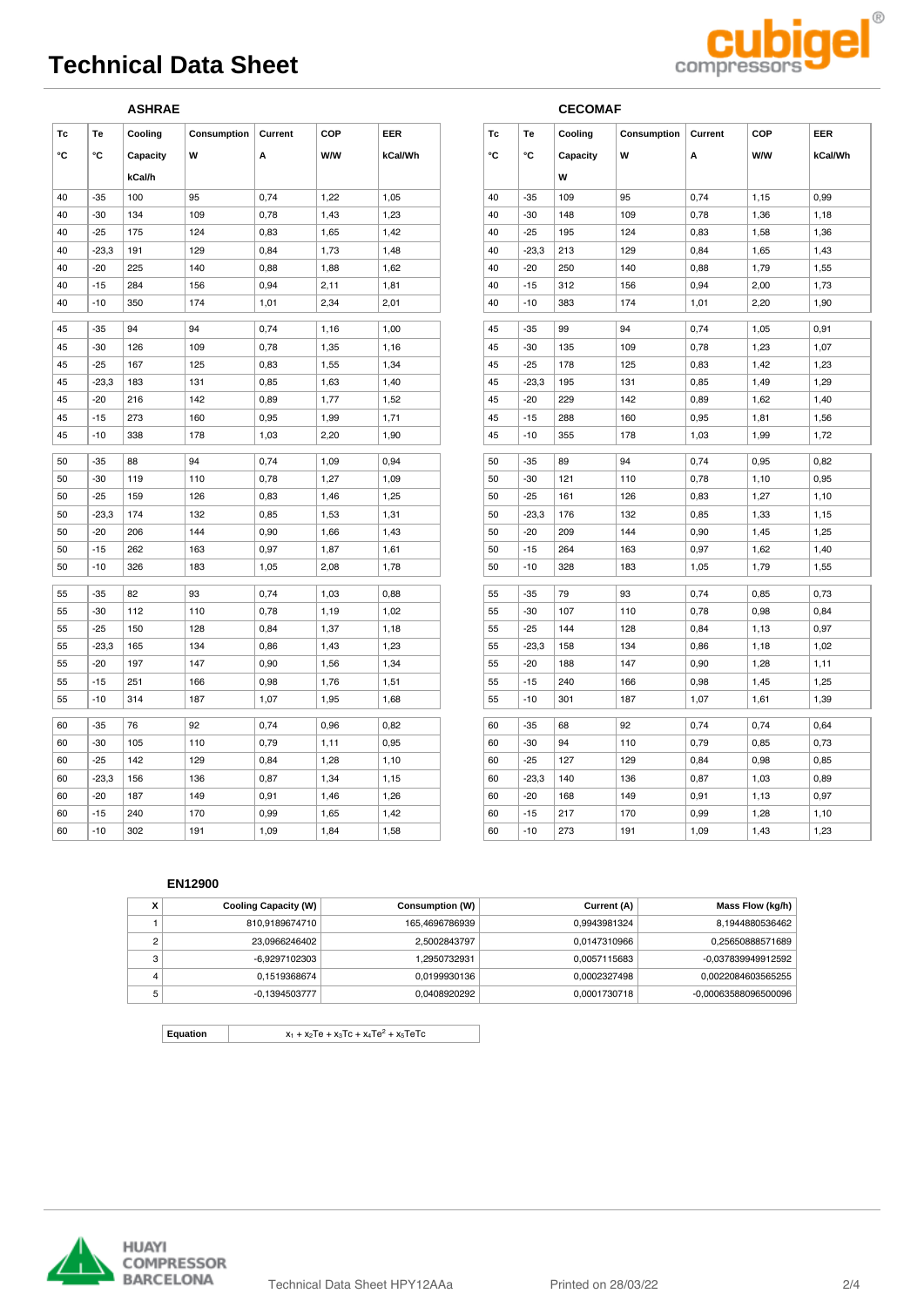

**DESIGNATION INTERNAL DIAM.**

1 Suction 8,1 mm  $2$  Service 8,1 mm 3 Discharge 6,5 mm

### **COMPRESSOR DIMENSIONS**



6 Holes Ø16



#### **WIRING DIAGRAMS AND ELECTRICAL ASSEMBLY**

**RSIR CONNECTION (PTC) (L, P ranges)**